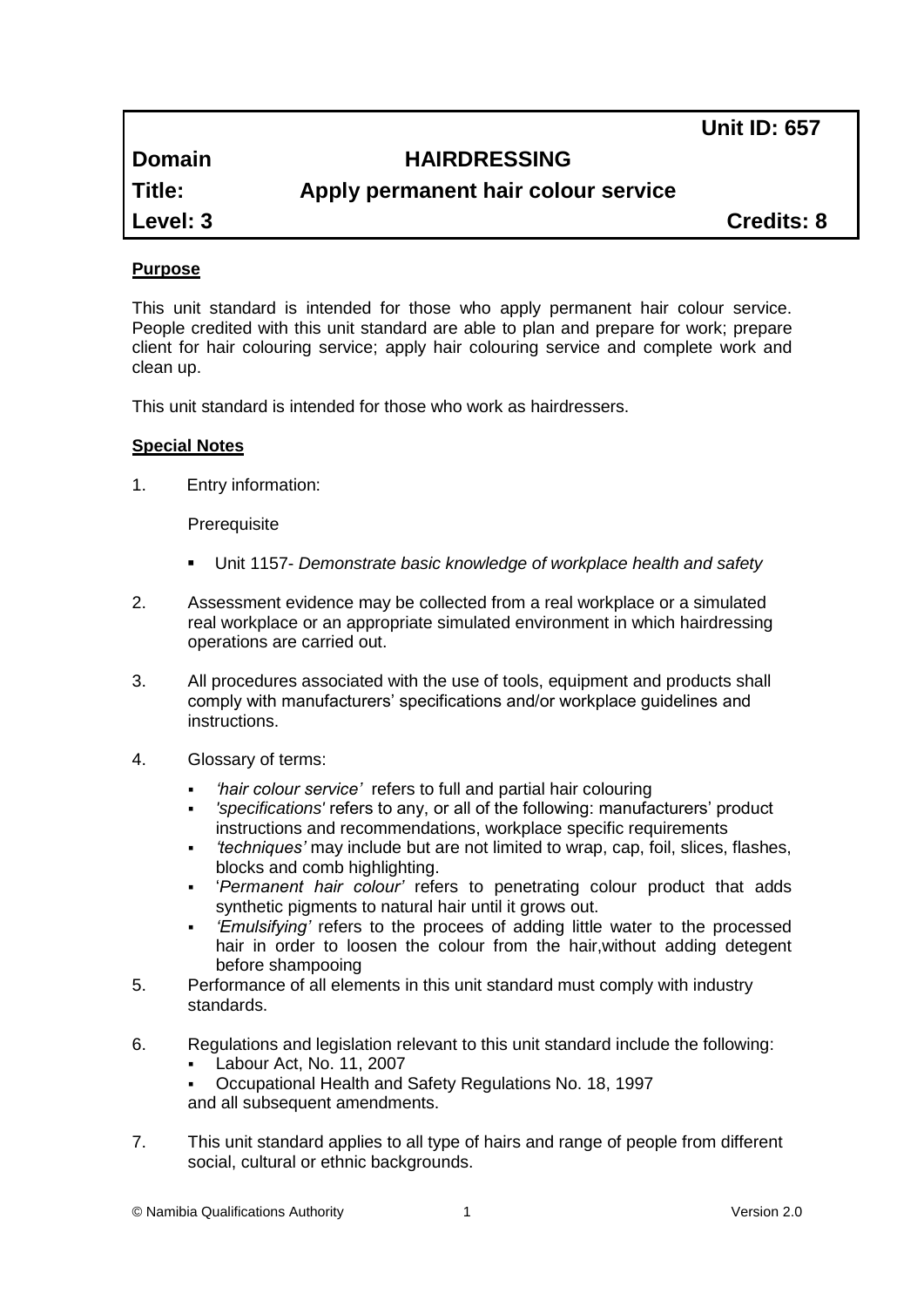## **Quality Assurance Requirements**

This unit standard and others within this subfield may be awarded by institutions which meet the accreditation requirements set by the Namibia Qualifications Authority and the Namibia Training Authority and which comply with the national assessment and moderation requirements. Details of specific accreditation requirements and the national assessment arrangements are available from the Namibia Qualifications Authority and the Namibia Training Authority on [www.nta.com.na](http://www.nta.com.na/)

## **Elements and Performance Criteria**

#### **Element 1: Plan and prepare for work**

# **Range**

Planning and preparation may include but is not limited to workplace inspection, equipment defect identification, assessment of conditions and hazards and determination of work requirements.

Products may include but are not limited to mousses, waxes, sprays, lotions and colouring products.

# **Performance Criteria**

- 1.1 Work instructions, including job card, client history record and product details are obtained, confirmed and applied.
- 1.2 Safety requirements are followed in line with safety plans and policies.
- 1.3 Tools and equipment selected to carry out tasks are consistent with the requirements of the job, checked for serviceability and any faults reported.
- 1.4 Products are safely handled and located ready for use in line with workplace procedures.
- 1.5 Measurement requirements for products are sourced and implemented in line with manufacturers' specifications and workplace procedures.
- 1.6 Environmental protection requirements are identified and applied in line with environmental plans and regulatory obligations.

#### **Element 2: Prepare client for hair colouring service**

#### **Range**

Preparation methods may include but are not limited to procedures for using towels,apron, ear cap, plastic gloves, timing clock, sponge, applicator bottle, plastic cap, comb, foil, bowl, hood hair - dryer and tint brush

#### **Performance Criteria**

2.1 Procedures and information required for preparing client for hair colouring service are identified and sourced in line with workplace procedures.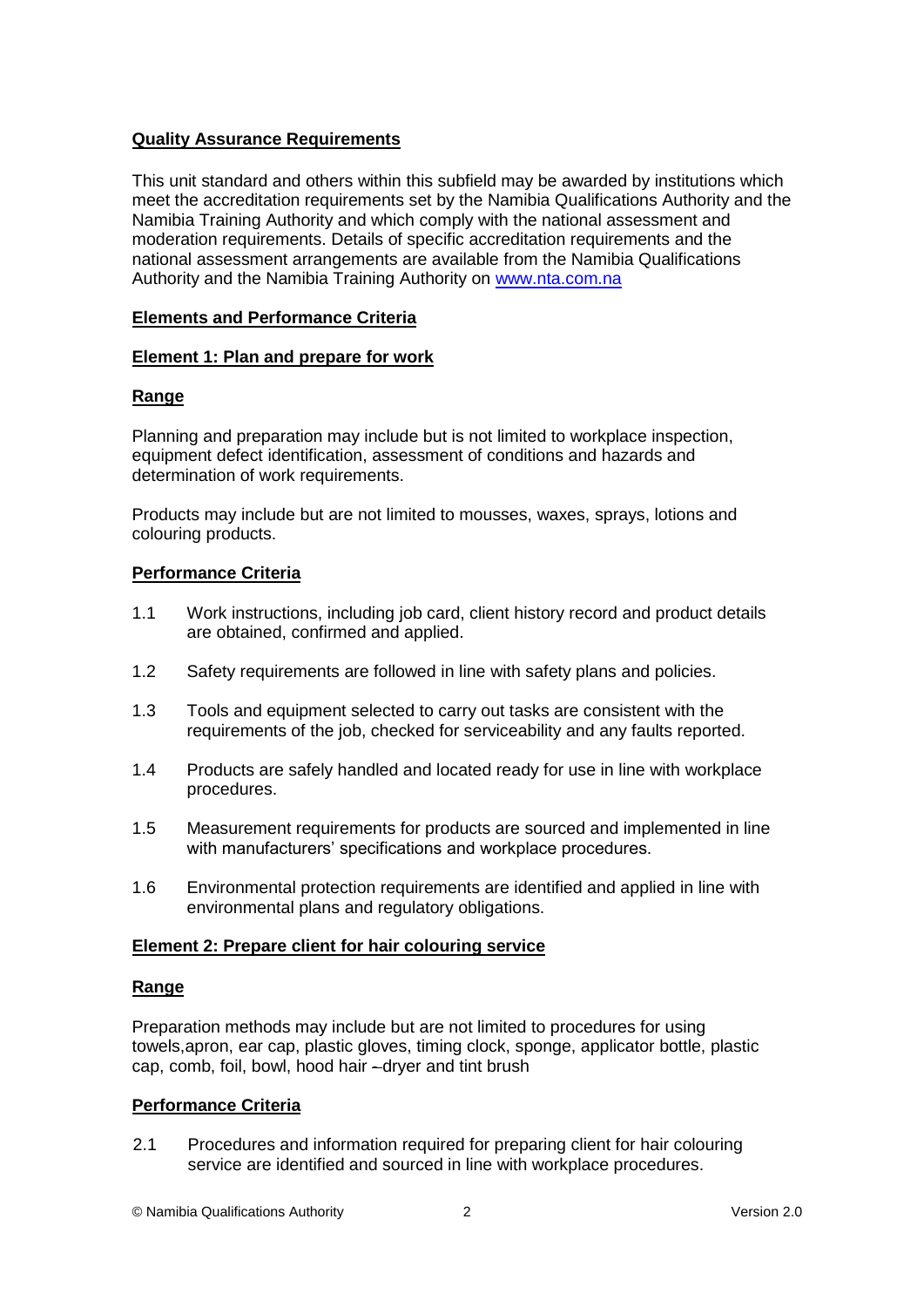- 2.2 Preparation methods are applied to ensure client protection in line with workplace procedures.
- 2.3 Client comfort and safety is ensured throughout the hair colouring service.

#### **Element 3: Apply hair colouring service**

#### **Range**

Application of colouring product for partial hair colouring may include but is not limited to the use of foil.

Combing methods may include but are not limited to hair roots to ends and hair mid to ends methods.

Styling aids may include but are not limited to mousses and lotions.

Finishing products may include but are not limited to mousses, waxes and sprays.

#### **Performance Criteria**

- 3.1 Procedures and information required for applying colouring service are identified and sourced in line with product specifications and workplace procedures.
- 3.2 Client hair is washed in line with colouring product specifications and workplace procedures.
- 3.3 Colouring product is applied evenly and without stain on the scalp or hairline in line with product specifications and workplace procedures.
- 3.4 Combing methods, depending on a partial or full colouring service, are applied.
- 3.5 Plastic cap for full hair colouring service is put on.
- 3.6 The processing procedures is done according to product specification.
- 3.7 Residual products are thoroughly removed by emulsifying, shampooing and rinsinghair in line with product specifications and workplace procedures.
- 3.8 Styling aids are applied in line with client requirements and product specifications.
- 3.9 Client hair is dried to shape in line with desired style
- 3.10 Finishing products are applied.

#### **Element 4: Complete work and clean up**

#### **Range**

Work completion details may include but are not limited to job card and client history record.